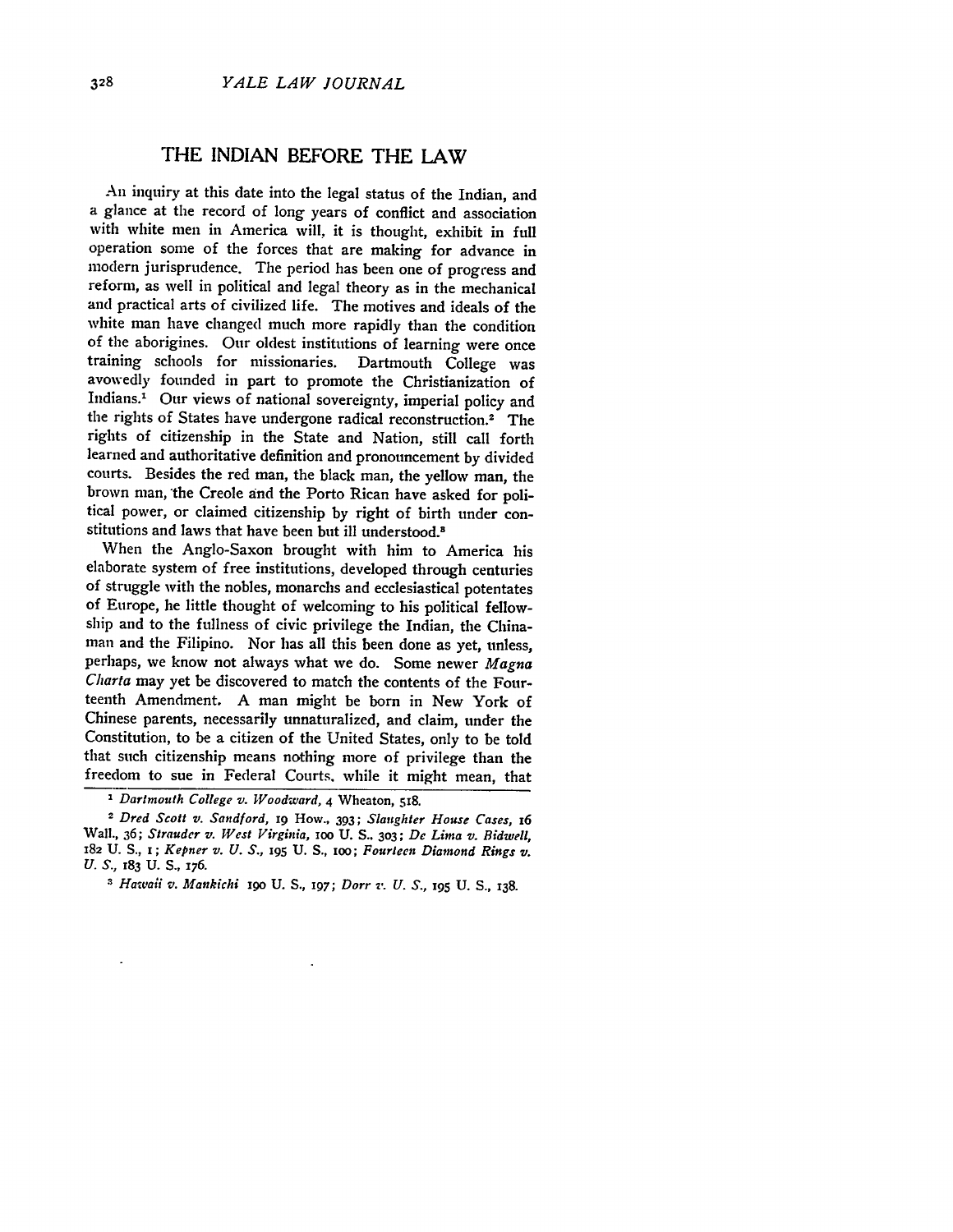because of race and color, he was still left liable to deportation from his native land.'

The Anglo-Saxon settled on the American Continent to find a refuge from political oppression. His first wars were to maintain a foothold against savages, and later for self-defense and national integrity. In these recent years his humanitarian sentiment has found **new** wards appealing to him for protection (besides the aboriginal Indians of the mainland), and he has drawn his sword in the interest of the oppressed populations of the Antilles and the islands of the Far Orient, and now seems ready, like Hercules of old, to go forth armed upon the face of the whole earth, beating down wickedness wherever he can find it. And all this is not unconstitutional. From time to time, the flag comes down in near and distant seas, and patriotic freemen, grateful for past assistance, try their hands at self-government.

Columbus had as one professed end and purpose of his explorations, the conversion of the heathen to the true faith of Christ. He died, as another has said, in ignorance of the real grandeur of his discovery. The natives were called Indians, because it was believed that their island home was on the frontier of India. The true motives of the admiral have well been called in question; but there can be no room for doubt as to others. From the beginning until now, there have never been wanting zealous missionaries of the cross to risk life itself in the propaganda of religion among the redmen of the Occident. The Bible was translated into many tongues, and the rude jargon of the savage was spelled into letters **by** the man of God. The romance of the early days was written **by** Christian priests, and our first actual knowl**edge** of life among the Indians was derived from missionary sources. These were not always of the best, as, for example, the first descriptive sketch of Niagara Falls from the pen of a Jesuit priest. Perhaps, a love of the marvelous was mingled with a desire to get credit for heroic achievement in an age when travelers were not particular to seek for scientific exactness.

For several, centuries no trustworthy census enrolled and enumerated the brave warriors of the many nations with the squaws and papooses of the mighty hunters of the forests; and all figures, affecting to exhibit the native population of the western world, were simply a series of guesses. To-day, statisticians do

<sup>4</sup> *U. S. v. Wong Kim Ark, x69* **U. S.,** 649; *U S. v. Ju Toy,* **198 U. S.,**253.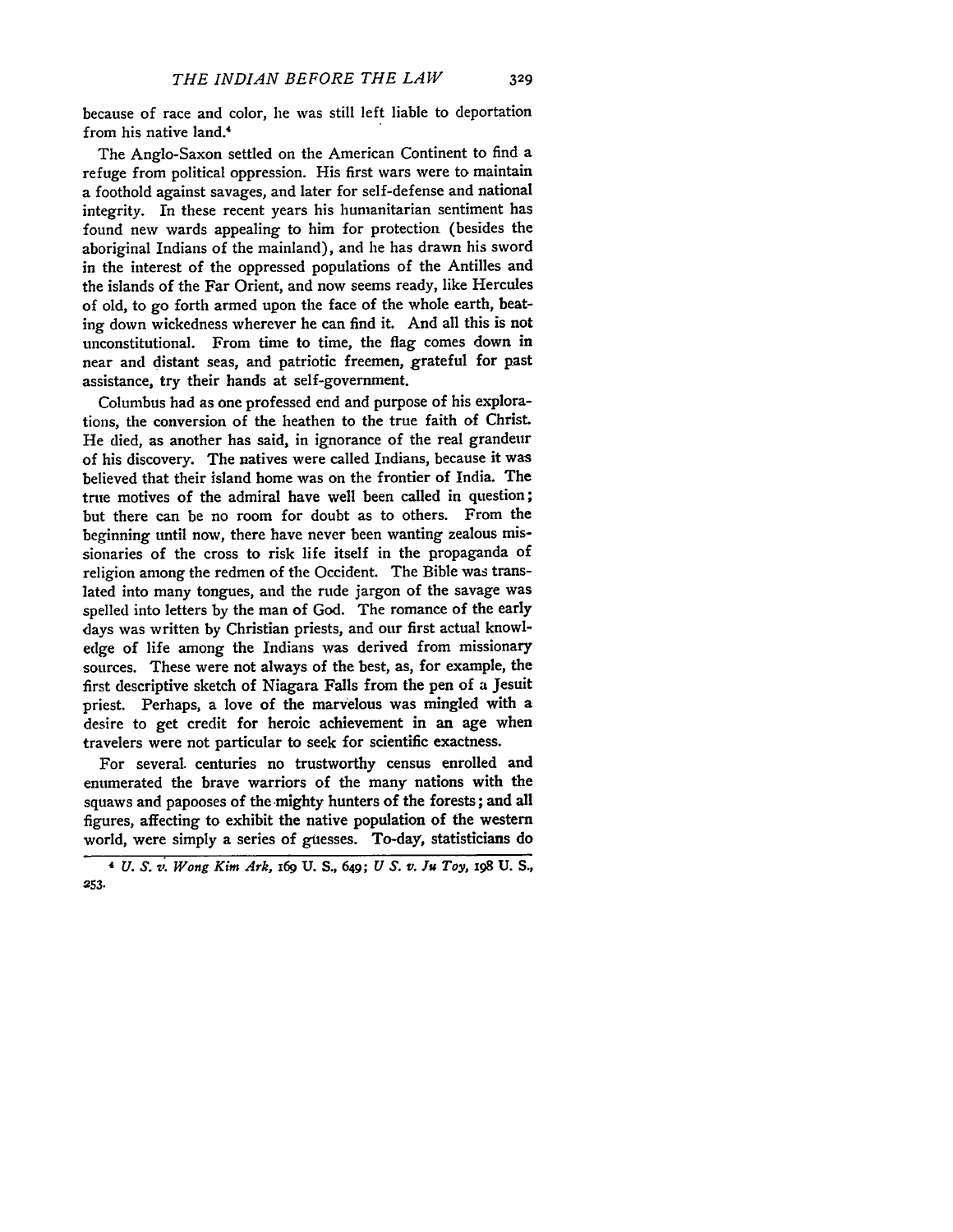*YALE LAW JOURNAL*

not hesitate to tell us that the number of redmen within our territorial limits is now, and perhaps always has been, within historic times, somewhere around three hundred thousand souls. The report of the Commissioner of Indian Affairs in 19o7, gives the following summary of the population of Indians:

Population of Five Civilized Tribes, including

| freedmen and intermarried whites 101,228              |  |
|-------------------------------------------------------|--|
| Population exclusive of Five Civilized Tribes 197.244 |  |

Total Indian population, exclusive of Alaska .... **298,472**

Some anthropologists say that the Indian is undergoing a process of self-extermination; that, soured on the civilization of the white man, he refuses to summon children into the world, only to see his happy hunting grounds narrowed in area, while he is pushed steadily away from the bones of his forbears towards the setting sun. The Indian quickly contracts the vices of civilization, while he practices few of its virtues. He cannot be taught the dignity of labor, and the restraints of artificial life irk and annoy him. He takes kindly to our fire-water as a beverage, achieves excellence at football, and leads the world in the Marathon race. His long distance vision is great, and as a marksman and rifle shot, a faunal naturalist and hunter of big game, he is to be highly respected.

It may well be doubted whether the graduate of Carlisle and Hampton can go back to his childhood home and radiate the culture of our Eastern schools among his native redmen, indoctrinating them with classical philology and modern science, mathematics and physics. Thirty years ago, Professor Sumner told his students that it would be hard to get savages,, for many generations devoted to hunting and war-like pursuits, to leap at a single bound into the fullness of an agricultural condition, without lingering at the intermediate stage of the herdsman. He, therefore, suggested that, if it was thought desirable to save the Indian to the civilization of the future, he might first be tried in the life of the cowboy of the West, working out of doors, riding horseback, and enjoying the strenuosity of an athlete.

It is said that the dark complexion and curly hair of many Italian laborers whom we see every day in America, come from a strain of blood of African negroes in the veins of the lower orders of Sicilians and natives of southern Itajy. The official figures of our national census include among the colored population those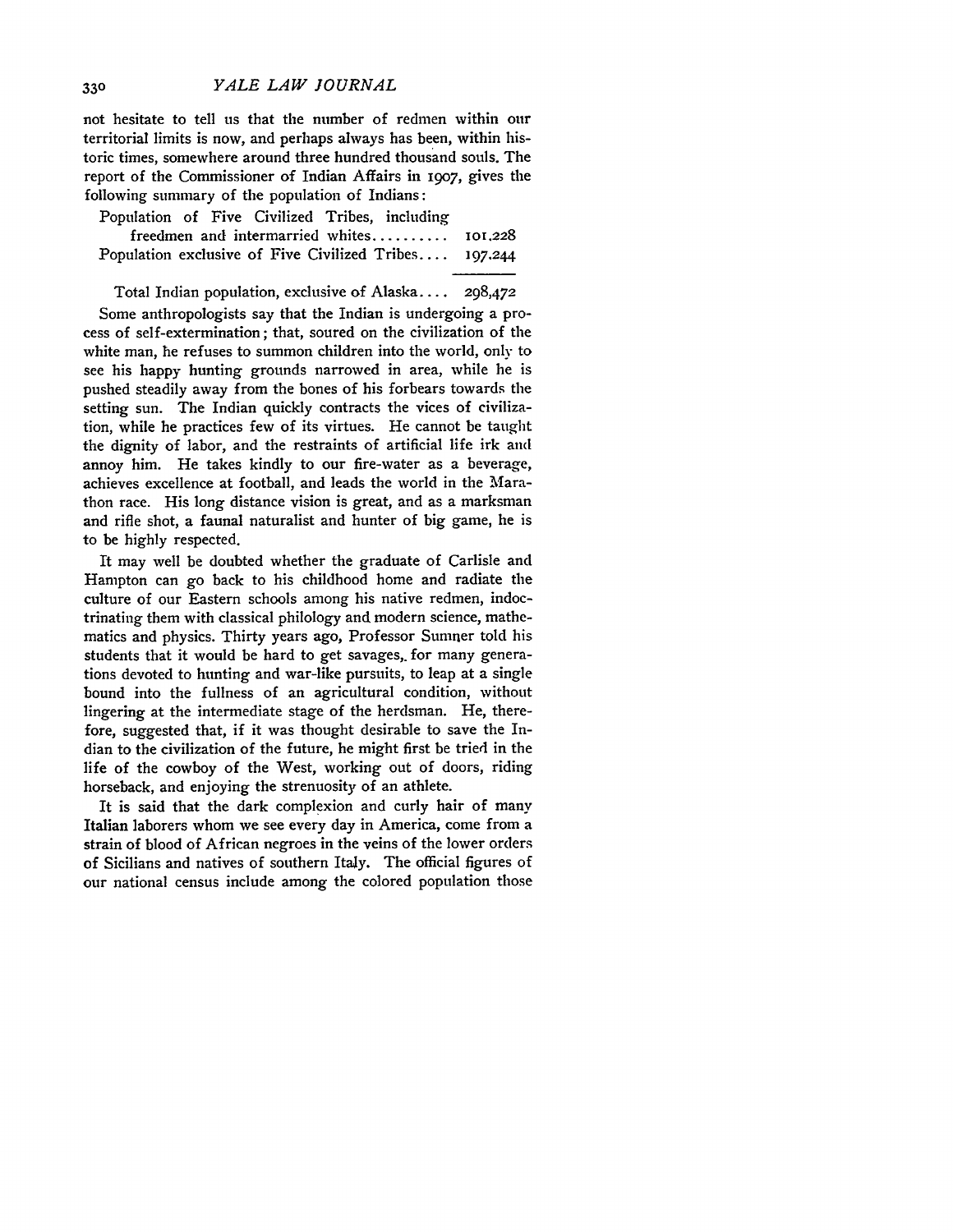who have a quarter, an eighth, or even a less proportion of African blood. Sociologists thus speculate and prophecy that a full-blooded negro will some day be unknown in the United States. While much of myth and legend has obscured the true story of Pocahontas, and while most historians, with Bancroft, pass in silence over the heroic achievement of the Indian maid in saving the life of Captain John Smith from the peril of Powhatan's club, still Pocahontas surely lived, and Pocahontas surely married a white man and gave her blood to John Randolph of Ronanoke, and others. But no one will say that the experiment thus made of the intermarriage of the redman and the paleface was a success. Those who know the Indian like him for what is Indian in him.—"for his splendid inherited physique, kept up "because he glories, like his ancestors, in fresh air, in freedom, in "activity, in feats of strength; for all his old contempt for hunger, "thirst, cold and danger; and for the spirit of manly independence "which makes him resist becoming a pauper and a slave to the "whites." **'**

The pioneer from Europe immediately upon landing, came into collision with the Indian. Besides teaching him religion, he engaged him in trade, paid him in baubles and glass beads for the pelts of beavers and bought land from him. The feudal law of property, when applied to the holdings and bargains of the natives, showed the Indian to be without a title to real estate. No deed of record or written testament showed ownership in the actual occupant; and a convenient rule was developed that no instrument of conveyance from an individual Indian could give a valid title to a purchaser. What knew this simple son of the forest of fee simple and fee tail, of *jus in re* or *jus ad rem?*

The Indians, it has been held, have a certain possessory right to the soil. But the fee remains in the United States, or in the State where the land lies, and the people have an ultimate title, so that Indian tribes cannot sell to other nations.<sup>6</sup>

Indian laws of descent of realty and- distribution of personalty, and other native laws and customs have full validity and effect.' The same holds true as to taxation and the organization of courts, such as "The Peacemaker's Court" of the Seneca Indians, in New

**<sup>5</sup>** See *Report of Commissioner of Indian Affairs for 19o5, p.* **12.**

**<sup>6</sup>***Worcester v. Georgia,* 6 Pet., **515;** *Choctaw Nation v. U. S., <sup>179</sup>* U. S., 494.

*<sup>7</sup> Jones v. Meehan,* **175 U. S.,** *i.*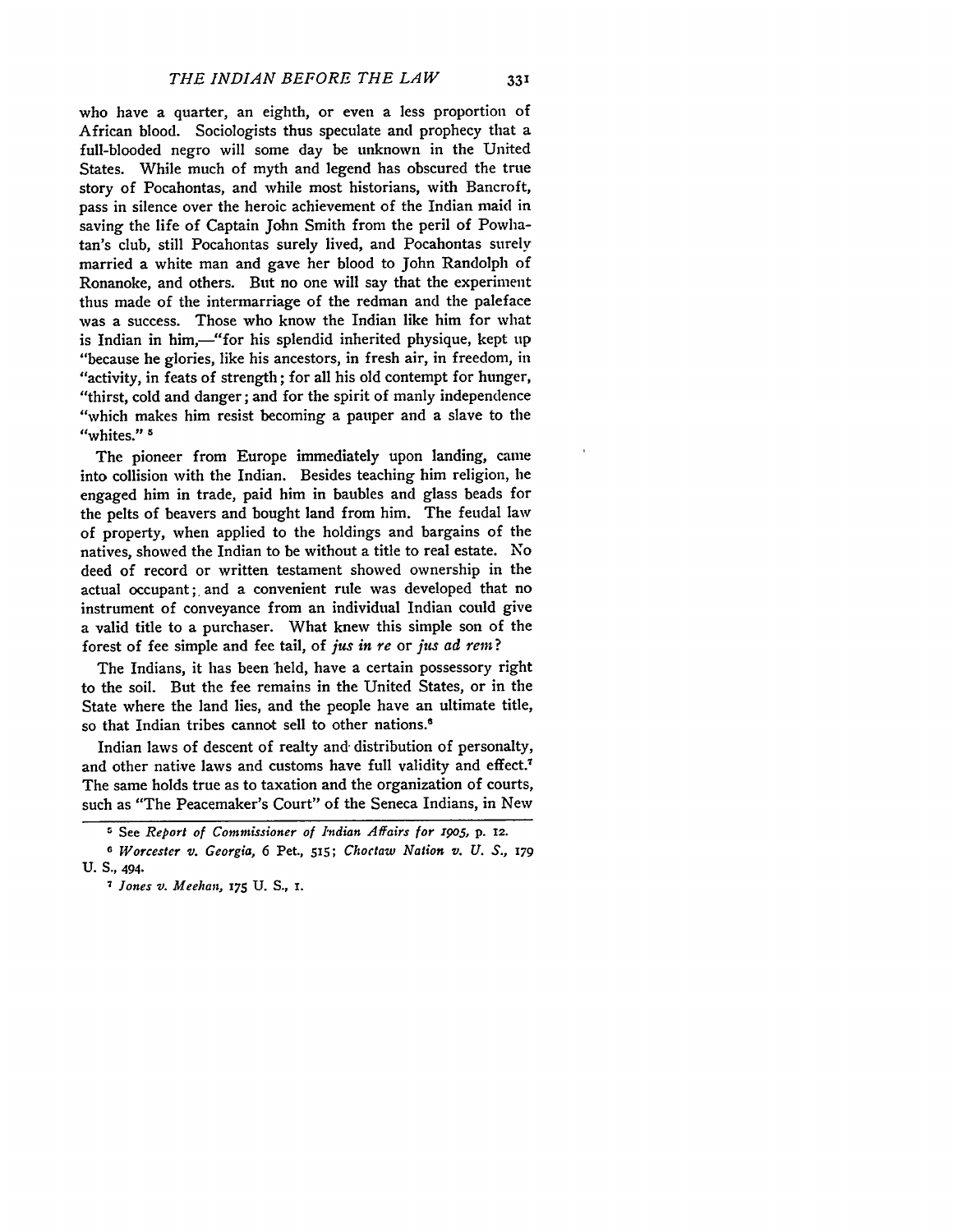York.8 The State of New York succeeded to the rights of the English Crown to lands within its borders, with the exclusive right to extinguish Indian title by purchase.<sup>9</sup> Neither Spain nor Mexico recognized the primitive title of the Indian.<sup>10</sup> But in New Mexico, the Pueblo Indians have an indefeasible title, guaranteed by the Treaty of Guadalupe Hidalgo."

As a rule, tribal Indians in reservations occupy land at the will of the government.12 So it has been held that the title of the Cherokee Indians is a base, qualified or determinable fee with a possibility of reversion in the United States.<sup>13</sup>

The United States may exercise the right of eminent domain over Indian lands for telegraph and telephone lines.<sup>14</sup> And a State has the same powers.<sup>15</sup> An individual Indian can acquire no vested right in tribal land. Nor can an Indian convey to a foreigner his interest in lands belonging to the tribe.<sup>16</sup> But Indian-tribes may cede their lands to the government.'7 And an individual may get a good title to lands of an Indian tribe by a treaty between the United States and the tribe.<sup>18</sup> A treaty with Indians may be superseded by a subsequent Act of Congress, as in the case of a statute validating certain leases made in New York by Seneca Indians." Lands secured to Indians by treaty cannot be taxed for any purpose by the State in which they lie.<sup>20</sup>

The national and tribal relations of the Indians were early recognized. The painted soldiers on the warpath followed the leadership of a big chief. Kinship in the flesh rather than territorial propinquity,-to use the phrase of Sir Henry Maine,--was the bond of Indian society, and the real basis of their political and tribal cohesion. It remains the same to-day. Whole nations of Indians have been transported bodily westward across the continent, and havc still preserved their tribal unity and solidarity

- *9 Seneca Nation v. Christie, 126* **N.** Y., **122.**
- **<sup>10</sup>***U. S. v. Wilson,* **i** Black, 267.
- **21** *9 U. S. St. at Large,* 922.
- *12 Lone Wolf v. Hitchcock,* 187 **U.** S., 553.
- *<sup>23</sup>U. S. v. Old Settlers,* 148 **U.** S., 427.
- *14 Cherokee Nation v. R. R.,* **I35** U. S.. 641.
- *<sup>15</sup> France v. Erie R. R.,, 2 Hun. (N. Y.), 513.*
- **<sup>18</sup>***Goodell v. Jackson, 2o* John, 693; *Butt: v. N. P. R. R.,* **19** U. S., 55.
- **<sup>17</sup>***Lone W'olf v. Hitchcock,* 187 U. S., **553.**
- *<sup>18</sup>Jones v. Meehan,* 175 **U.** S., *I.*
- *'o Shongo v. Miller, i69 N. Y.,* 586.
- **20** *In re N. Y. Indians,* **5** Wall., 761.

*s Jirmeson v. Pierce,* **302 A. D. (N.** Y.), 618.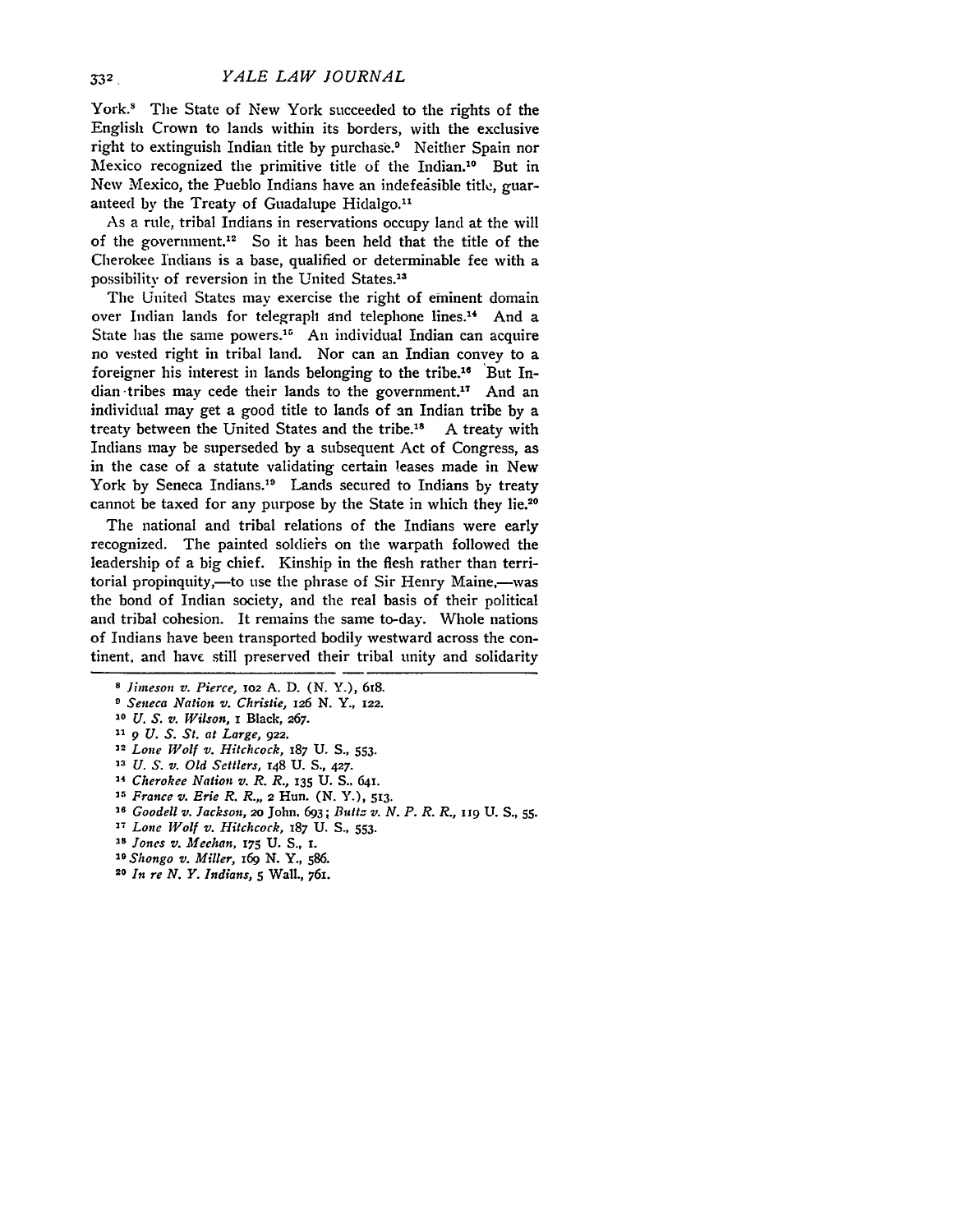intact. The Cherokee Nation has been recognized as a distinct political community, having its **own** constitution and laws, and power to administer the same.<sup>21</sup>

From the beginning, the international sovereignty of Indian tribes has been clearly recognized **by** our Federal government in two ways, namely, **by** according them the full honors of belligerents in war, and **by** negotiating formal treaties with their chieftains. Scores of such treaties are mentioned in the reports of the Secretary of the Interior, and if they were not sworn to in Christain fashion over the bones of the saints, they were at least solemnized and ratified by smoking the pipe of peace, which answered the same purpose.<sup>22</sup>

If there is any more impressive way of according the full honors of sovereignty to Indian rulers it is **by** engaging them in battle,-the argument of kings. This, too, has had precedents from the earliest days.

Still such sovereignty of Indian chiefs is hardly more than the demi-sovereignty of our modern publicists, or probably much less than that. It seems more akin to the pious frauds of our early law, and our modern methods of dealing with infants and incompetents. At any rate, while we may have deceived the Indian **by** our elaborate display of the forms of diplomacy, we have never deceived ourselves. The Supreme Court of the United States has not hesitated to say that no other acknowledged sovereign nation would be allowed by us to establish diplomatic relations with any of the American Indians within the confines of the United States. Then too, it must always be remembered that international law, so called, is a truly Christian code to whose benign authority and protection pagans, and even the Moslem, cannot successfully

The United States has made hundreds of treaties with various Indian tribes. These treaties have been collected and published in one volume by order of Congress. A number of them **are** included in Vol. VII of the *Statutes at Large.*

The *Statute of March 3,* **187r,** provides that "no Indian nation or tribe within the territory of the United States, shall **be** acknowledged or recognized as an independent nation or tribe with which the United States may contract.by treaty, but no obligation of any treaty lawfully made and ratified with any such Indian nation or tribe prior to March 3, 1871, shall be hereby invalidated or impaired."

*<sup>21</sup> Cherokee Fund Cases,* **117** U. **S.,** 288; *Delaware Indians v. Cherokee Nation,* **193 U. S., 127.**

*<sup>22</sup> Blackfeather v. U. S., 190* U. S., 368.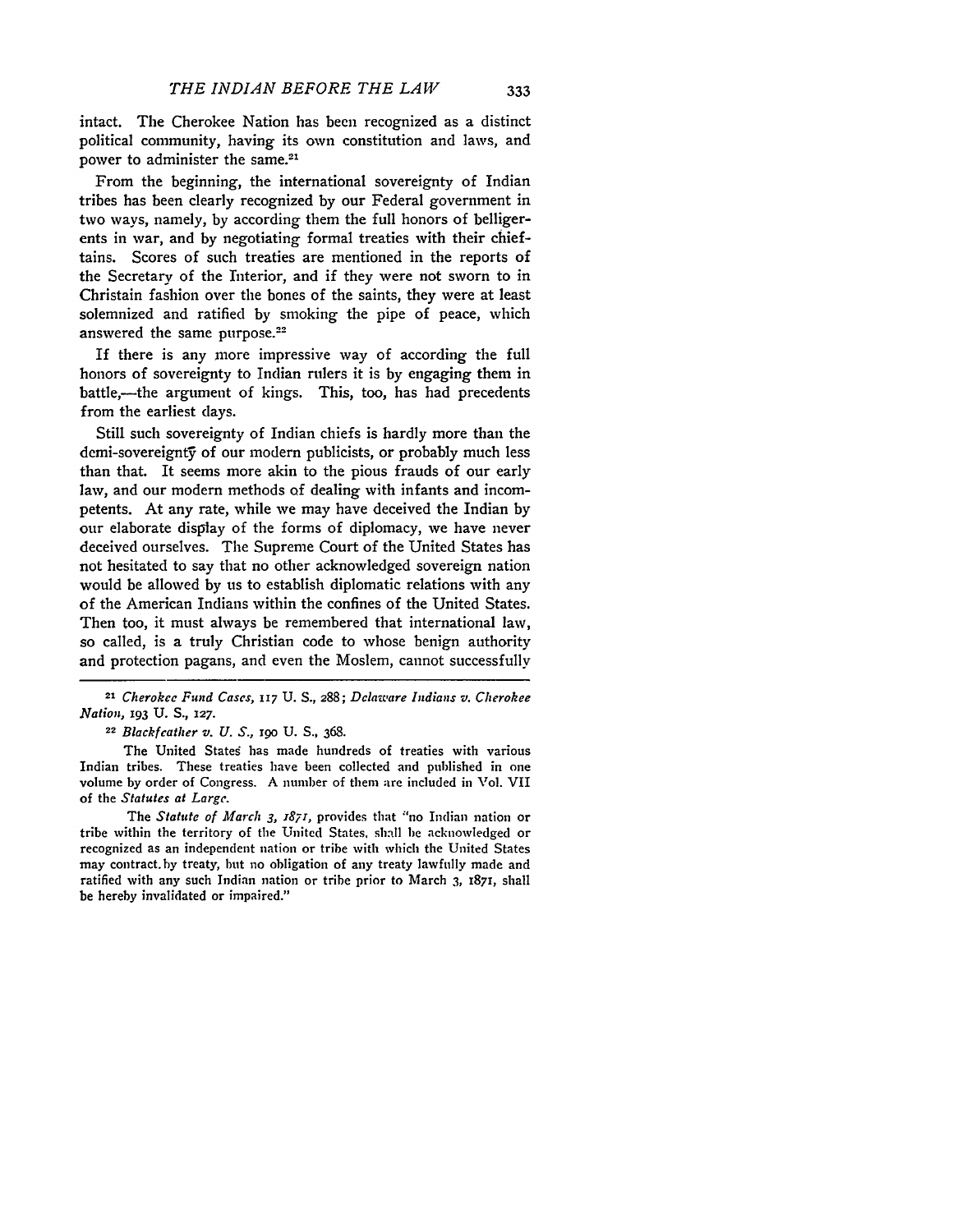appeal.<sup>23</sup> How can the poor Indian claim this as his just heritage? The anomalous relations of the Indians to the Federal government are thus apparent.<sup>24</sup>

That this policy, pursued for so many years, is now unnecessary and indefensible is clearly manifest in the Act of Congress to the effect that no treaties shall hereafter be made with Indians. Such an act, while undoubtedly representing fully the unanimous opinion of American statesmen, might still, perhaps, be no more than a declaration of policy, considering that the treaty-making power is the political rather than the legislative arm of the government. Perhaps this discussion is hardly more than juggling with words. "Agreements" are now made with Indians, like the agreement with the Seminole Nation, ratified by Congress on July i, **1908,** *(30 Stat. at L., 567),* providing for royalties produced from allotted lands in that tribe.

As to personal status, the Indian is not, in general, a citizen of the United States by birth, because not born, in the language of the Fourteenth Amendment, subject to the jurisdiction thereof.25 But Indians may be naturalized, individually or collectively, by treaty or by statute. Every Indian in the Indian Territory is a citizen by statute. *So;* too, is he, if he has received an allotment of lands in severalty pursuant to statute.<sup>26</sup> In such cases he may vote, serve as a juror, testify as a witness in court, and sue and be sued.

Indian tribes are semi-independent, political communities, subject to the government of the United States. They are not foreign nations.<sup>27</sup> Their relation to the Federal government is that of a ward to his guardian.<sup>28</sup> The right of Indians to levy war and conclude peace has been judicially recognized.<sup>29</sup>

Treaties with Indians have the same dignity and effect as treaties with a foreign nation. They are the supreme law of the

**<sup>23</sup>**Dr. Woolsey defines International Law as "the aggregate of rules which Christian States acknowledge as obligatory in their relations to each other, and to each other's subjects." Christian publicists have queried whether compacts could lawfully be made with infidels like Mohammedans. *International Law,* Sect. **5-8.**

- <sup>24</sup>*U. S. v. Kagama,* 118 U. S., 375.
- **<sup>25</sup>***Elk v. Wilkins,* **112** U. S., 94.
- **<sup>28</sup>**24 *U. S. Stat. at Large,* 39o-the Dawes Bill.
- **<sup>27</sup>***Cherokee Nation v. Georgia, 5* Pet., **i.**
- **<sup>28</sup>***U. S. v. Kagama,* ii8 U. S., 375.
- *29 Montoya v. U. S., iSo* U. S., *261.*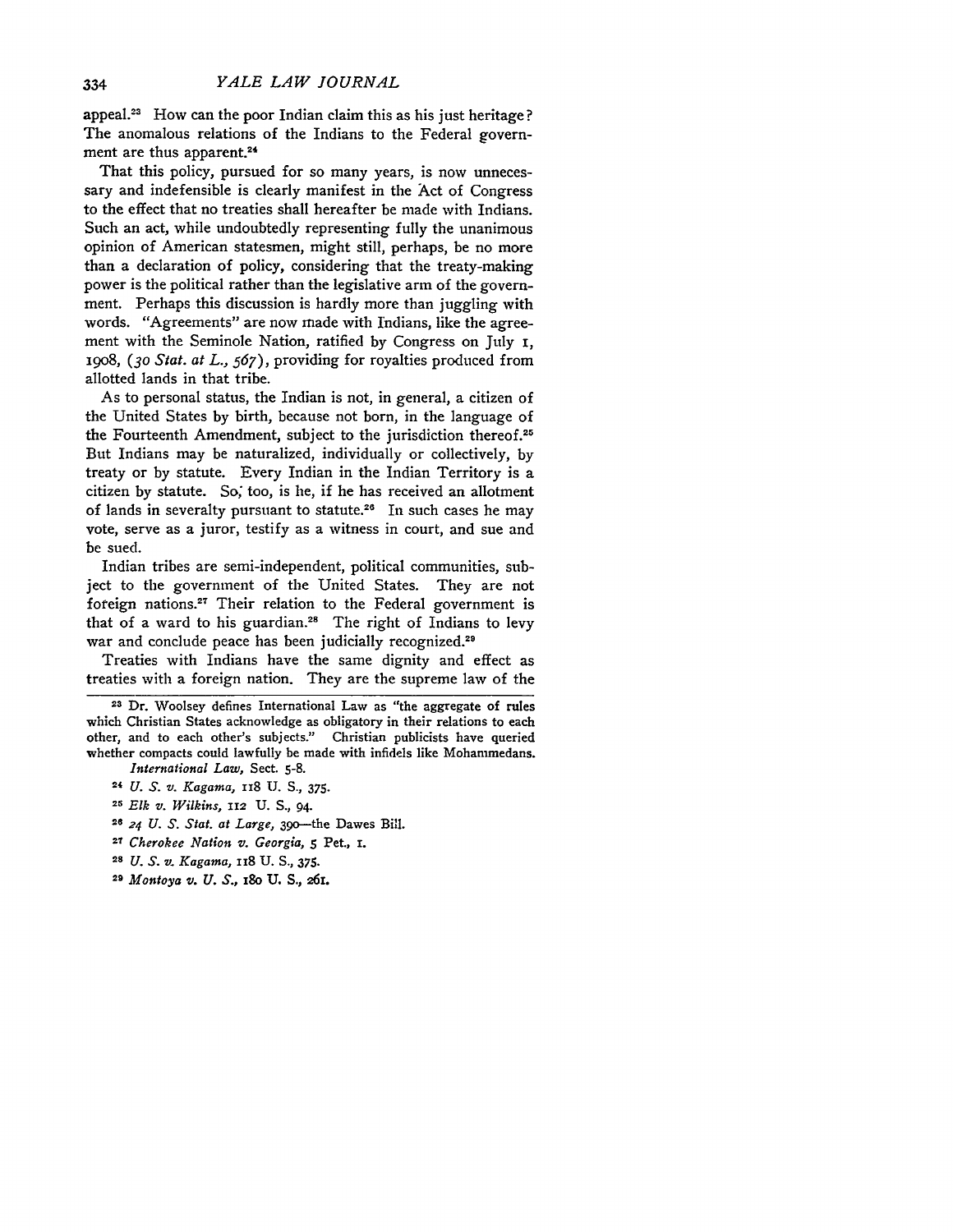land.3 " In this way, Indians may acquire and sell land. Such a treaty may be superseded **by** a later Act of Congress.' The words of an Indian treaty are to be understood in the sense in which they would be understood **by** Indians **. <sup>3</sup> <sup>2</sup>**In the interpretation of agreements and treaties with Indians, ambiguities should be resolved from the standpoint of the Indians.

Individual Indians have acquired allotments of tribal lands **by** Act of Congress.<sup>33</sup> Such acts are liberally construed to effect their purpose of encouraging the Indians to break up their tribal relations, and adopt the customs of civilized life **by** abolishing tenure in common, and promoting settled habits of industry and enterprise.<sup>34</sup> Any person of Indian blood, who has been unlawfully excluded from an allotment, may sue therefor in the Circuit Court.<sup>35</sup>

The right of an individual Indian to convey his holding rests on treaty or statute.<sup>36</sup> When the right of alienation is restricted, the grantee of an Indian can get no title even by prescription. The President of the United States has no authority by virtue of his office to insert in a patent a restriction against alienation.<sup>37</sup> The restrictions on the right of alienation may extend to timber.<sup>38</sup> The title of Indians to lands belonging to the tribe is more than the right of mere occupation, and although the actual title may be in the United States, it is held in trust for the Indians, and the restraint on alienation should not be exaggerated.<sup>39</sup> When Indians are entitled to allotments, the Secretary of the Interior is to determine who are members of the tribe; and mandamus will not lie to control his decision. The Department of the Interior has control over the adoption of whites into the Indian tribes.<sup>40</sup> Congress has power to determine who are citizens in Indian tribes, and to create an Indian court.<sup>41</sup>

- **<sup>30</sup>***U. S. v. N. Y. Indians,* i73 **U. S.,** 464; *Wiggan v. Connolly,* 163 **U.** S., **56.**
	- *<sup>31</sup>Ward v. Race Horse,* 163 U. S., 504.
	- *<sup>32</sup>Choctaw Nation v. U. S., ii* **U. S., I.**
	- *ss 24 U. S. Stat. at Large,* 388; *26 U. S. Stat. at Large, 794.*
	- *8, Sloan v. U. S.,* 1I8 Fed. Rep., 283.
	- *<sup>35</sup>Hy-yu-tse-mil-kin v. Smith,* 194 U. S., **401.**
	- *<sup>86</sup>Webster v. Reid,* **xi** How., 437.
	- *3T Francis v. Francii,* **203 U.** S., **233.**
	- **<sup>88</sup>***Starr v. Campbcll, 2o8 U. S.,* **527.**
	- *<sup>89</sup>U. S. v. Paine Lumber Co.,* **206** U. S., 467.
	- **<sup>40</sup>***West v. Hitchcock,* **205** U. S., **8o.**
	- 41 *Wallace v. Adams,* 204 U. S., 415.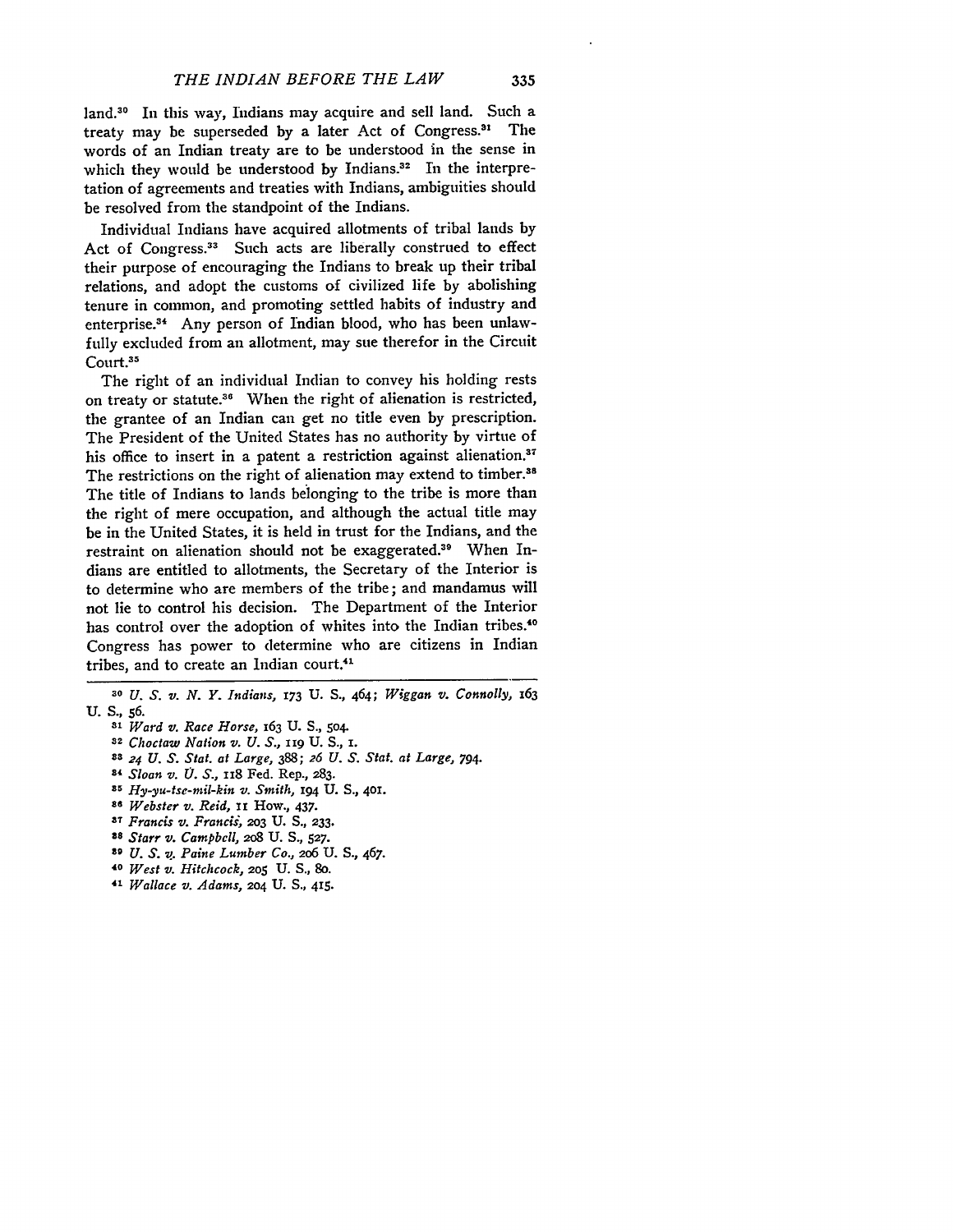The wealth of the Cherokee Nation became so great that white men married Indian women to get a share in the public domain, which they claimed, although they had abandoned their Cherokee wives and had since married white women: such claims were rejected by the court.<sup>42</sup> Under the power to regulate commerce with Indian tribes, Congress may prohibit all intercourse with them, except under license.<sup>43</sup> This power may be exercised wherever Indian tribes exist.<sup>44</sup> State game laws may be enforced against Indians.<sup>45</sup>

The selling or furnishing.intoxicating liquor to Indians is a crime by Act of Congress.<sup>46</sup> An Indian, such as a student at the Carlisle School, as well as any other person, may be charged with this crime.<sup>47</sup> Such laws may remain in force, notwithstanding the place where the offense is committed, is within the limits of a State.<sup>48</sup> An Indian who has received an allotment and patent for land is no longer a ward of the government, but a citizen of the United States, and is not subject to Indian police regulations, such as the Act of January 30, 1897, (29 St. at Large, 506), prohibiting the sale of liquors to Indians, which does not apply to an alllottee Indian who became a citizen under the Act of February 8, 1887. 4s

Under the Indian Depredation Act of March 3, 1891, the tribe, and the United States as well, are liable for injuries to the owner of property taken or destroyed in an Indian raid. A squaw-man, or one who marries an Indian woman and is domiciled with his property among the Indians, cannot recover for such depredation.<sup>50</sup> Prior to 1885, crimes committed in the Indian country were within the exclusive jurisdiction of Federal Courts, except in cases where one Indian committed a crime against the person and property of another Indian, in which case Indian tribal law prevailed, and State Courts had no jurisdiction. By Act of Congress of March **3.** 1885, jurisdiction in case of murder and some

*<sup>42</sup>*Cherokee Intermarriage Cases, **203** U. S., **76;** *U. S. v. Cherokee Nation, 202* U. S.. **I01.**

<sup>43</sup> *Worcester v. Georgia*, 6 Pet., 515.

*44 U. S. v. 43 Gallons of Whiskey,* 93 U. S., 188; *U. S. v. Holliday,* 3 Wall., 407.

*4' Ward v. Race Horse,* 163 U. S., **504.**

*46 27 U. S. Sat. at Large, 260; 29 U. S. Slat. at Large,* 5o6.

*47 U. S. v. Miller,* **io5** Fed. Rep., 944.

*<sup>48</sup>Dick v. U. S.,* **208** U. S., 340.

*49 In re Heff,* **197** U. *S.. 488.*

*r"0 Janis 1'. U. S.,* **32** Ct. CI.. 407.